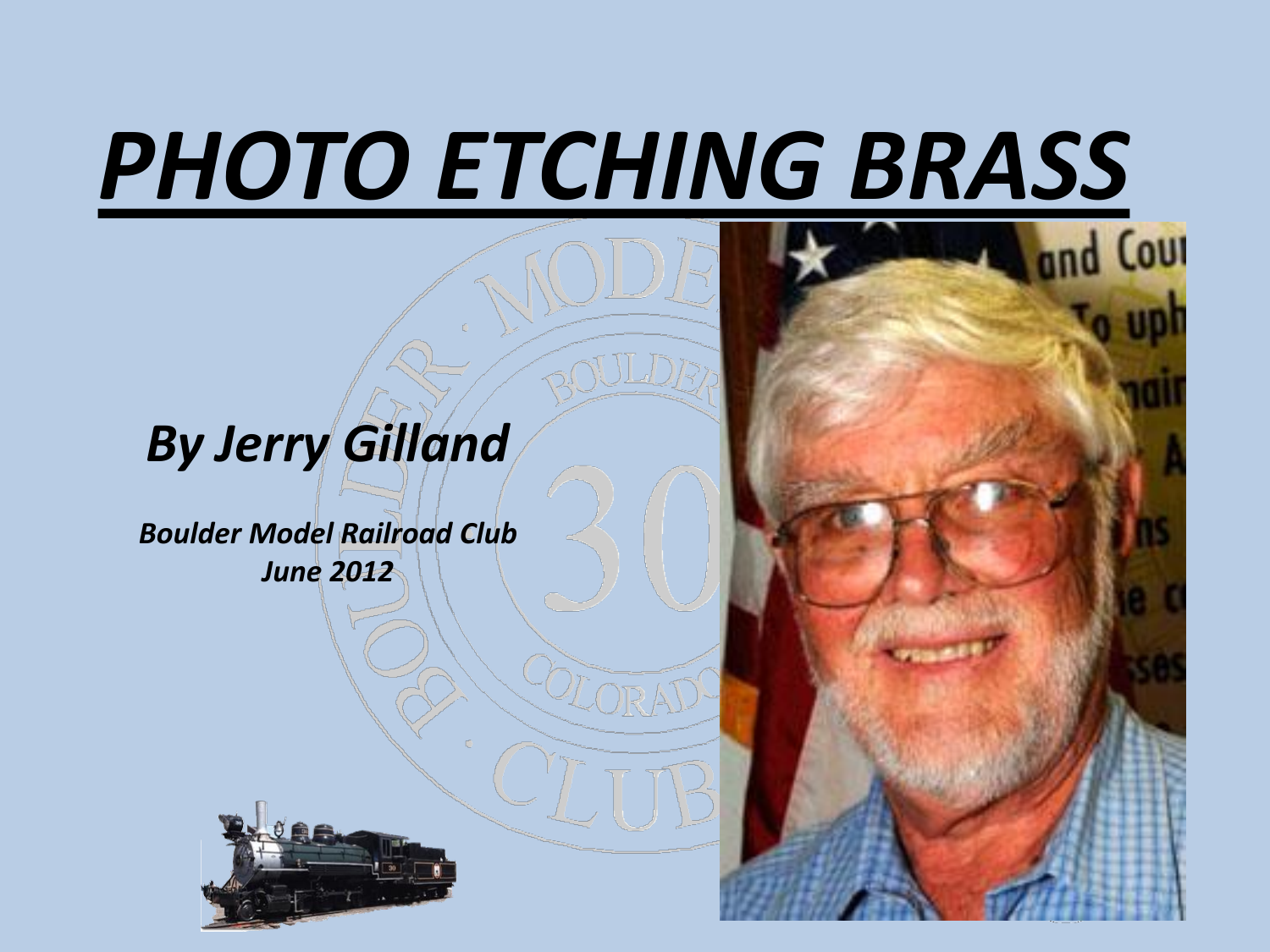# *PHOTO ETCHING BRASS*

### **Big Boy Running Gear All Brass Etched Nickel Plated**





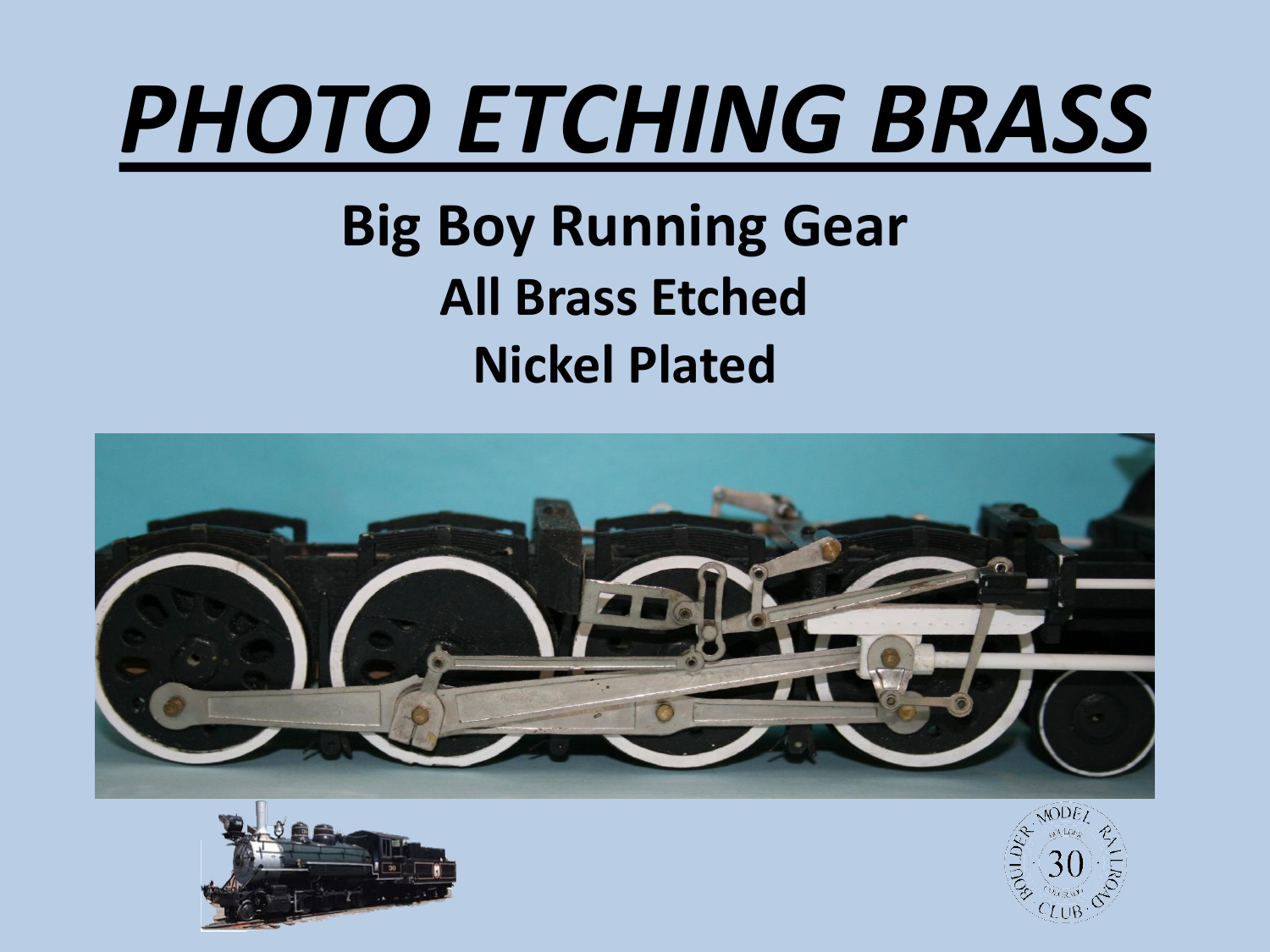### • *Photo Etching Process*

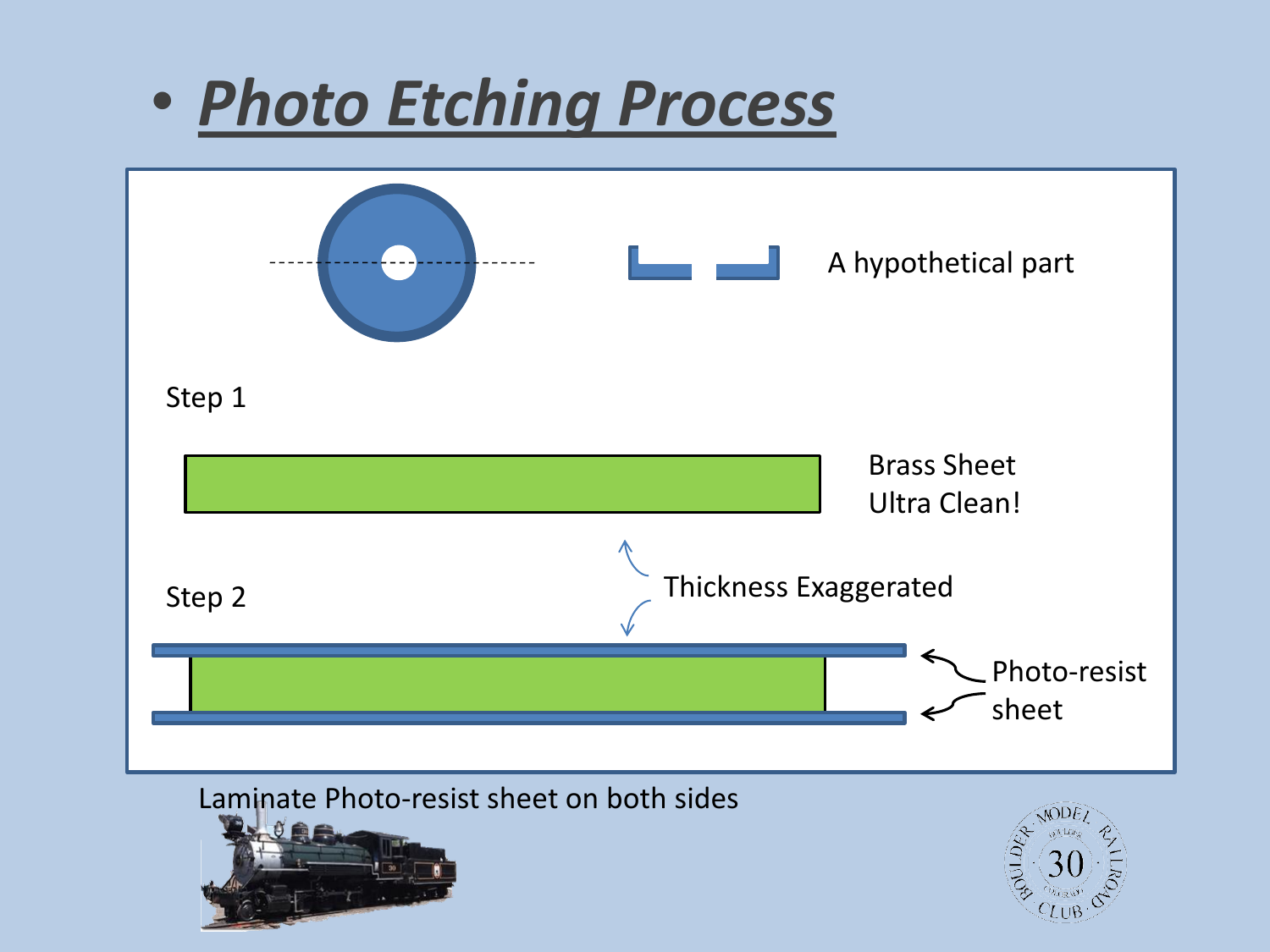### Preparing the Artwork

**White** is the material that remains **Black** is the material that is etched away



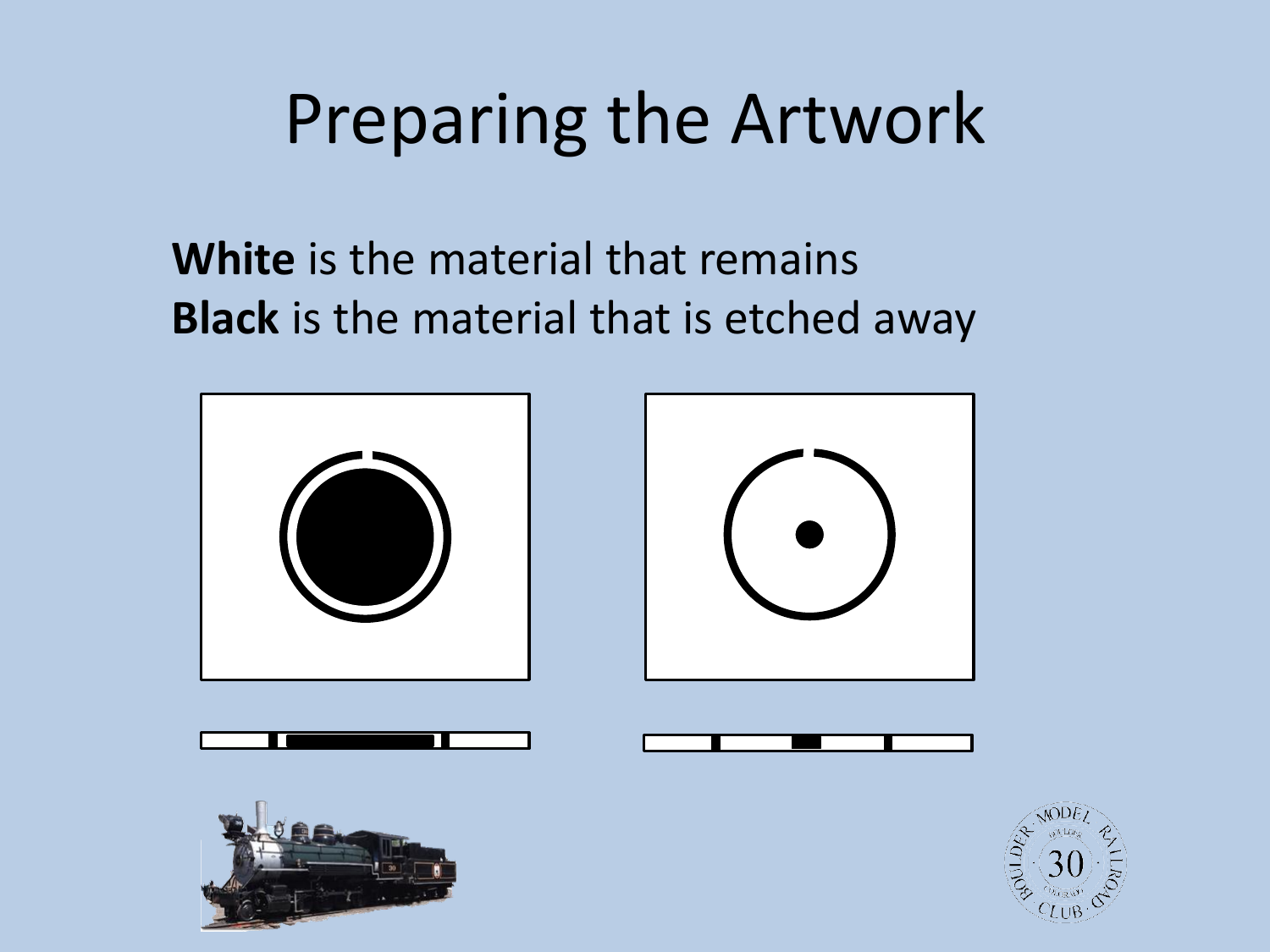### Exposing the photo-resist

UV Light





Exposed (hardened) Unexposed (soft)



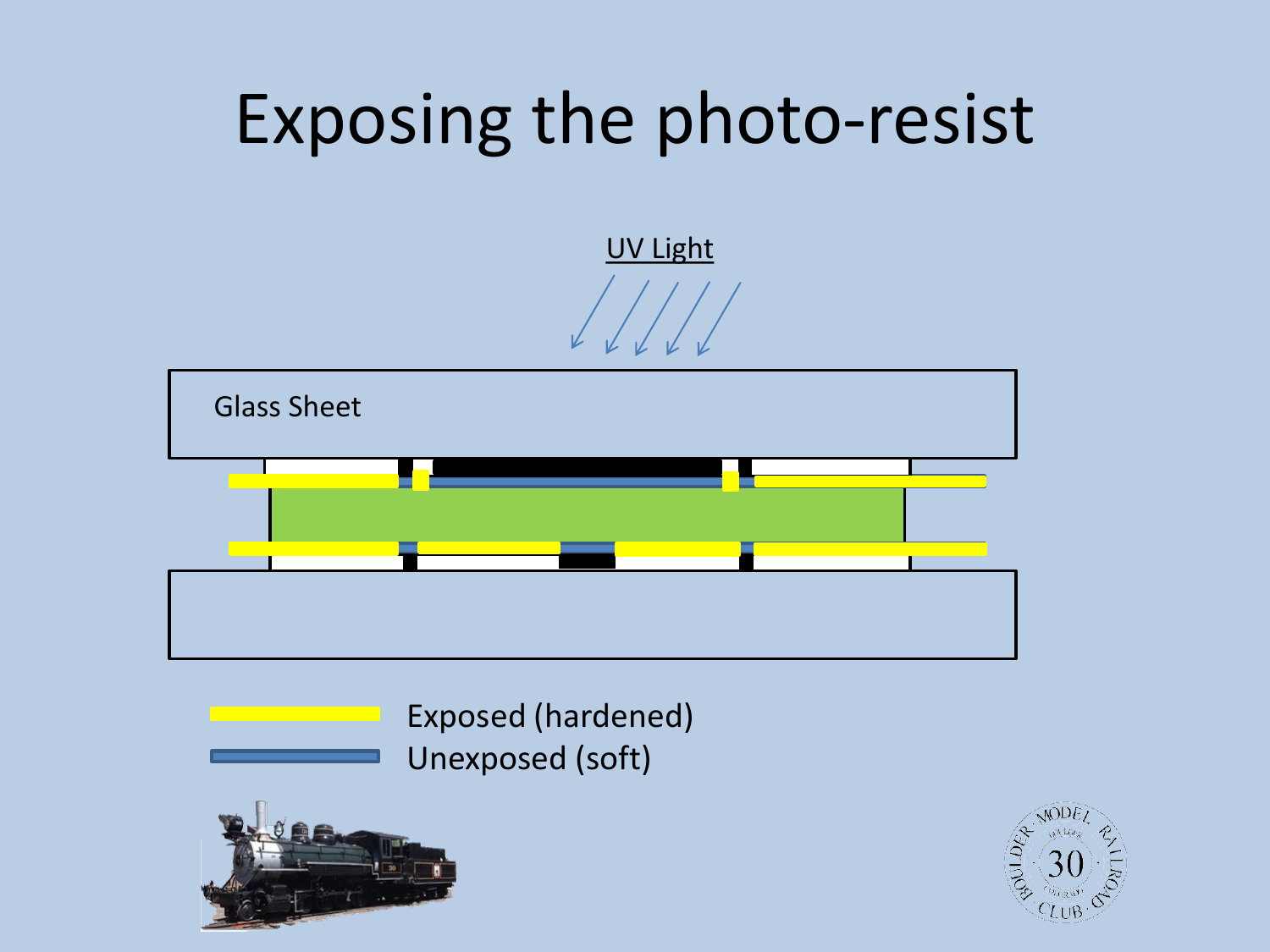### Developing Photo-resist

Exposed Plate. Exposed is hardened



Developed Plate. Un-exposed is washed away





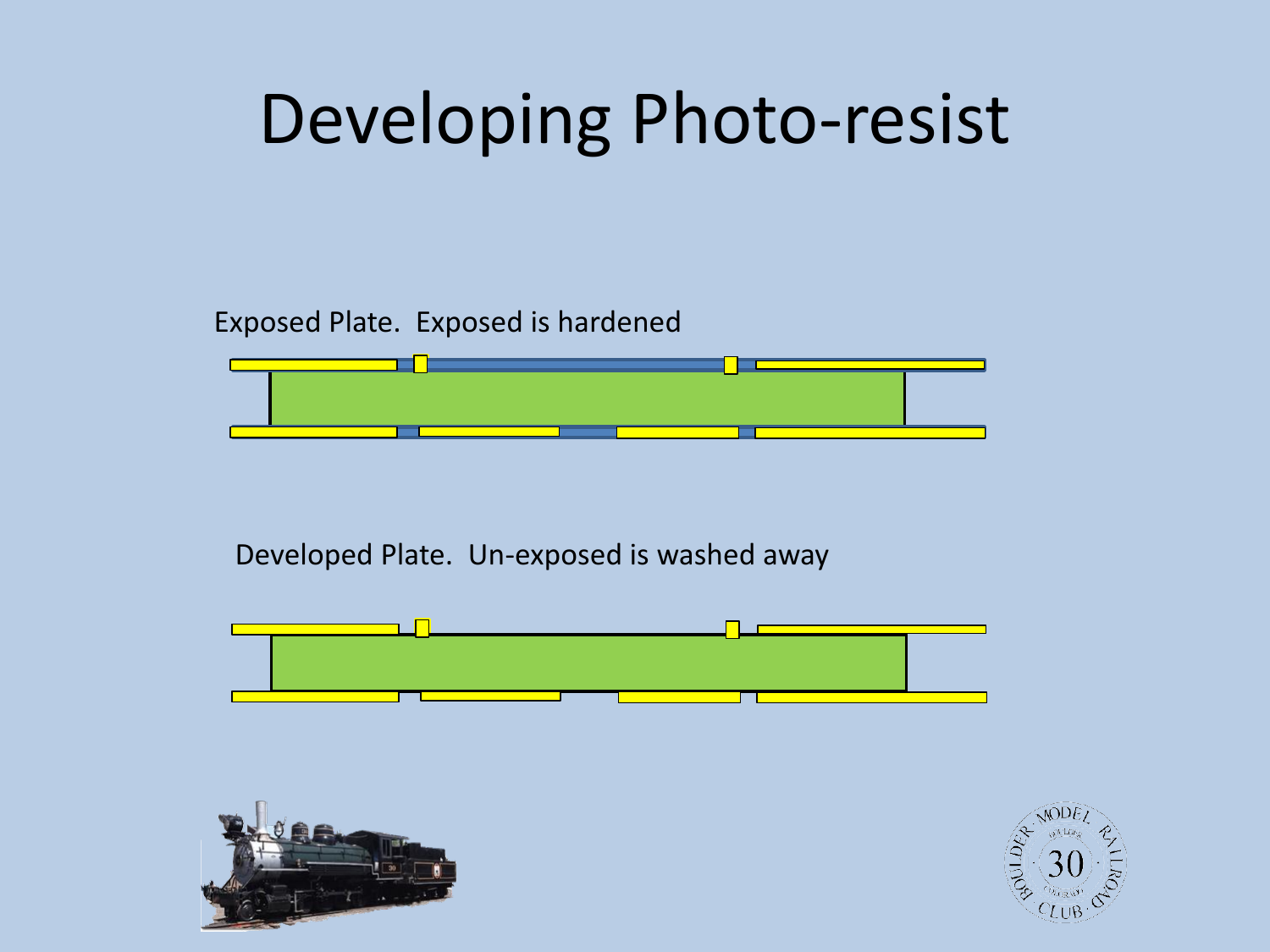### Etching Process

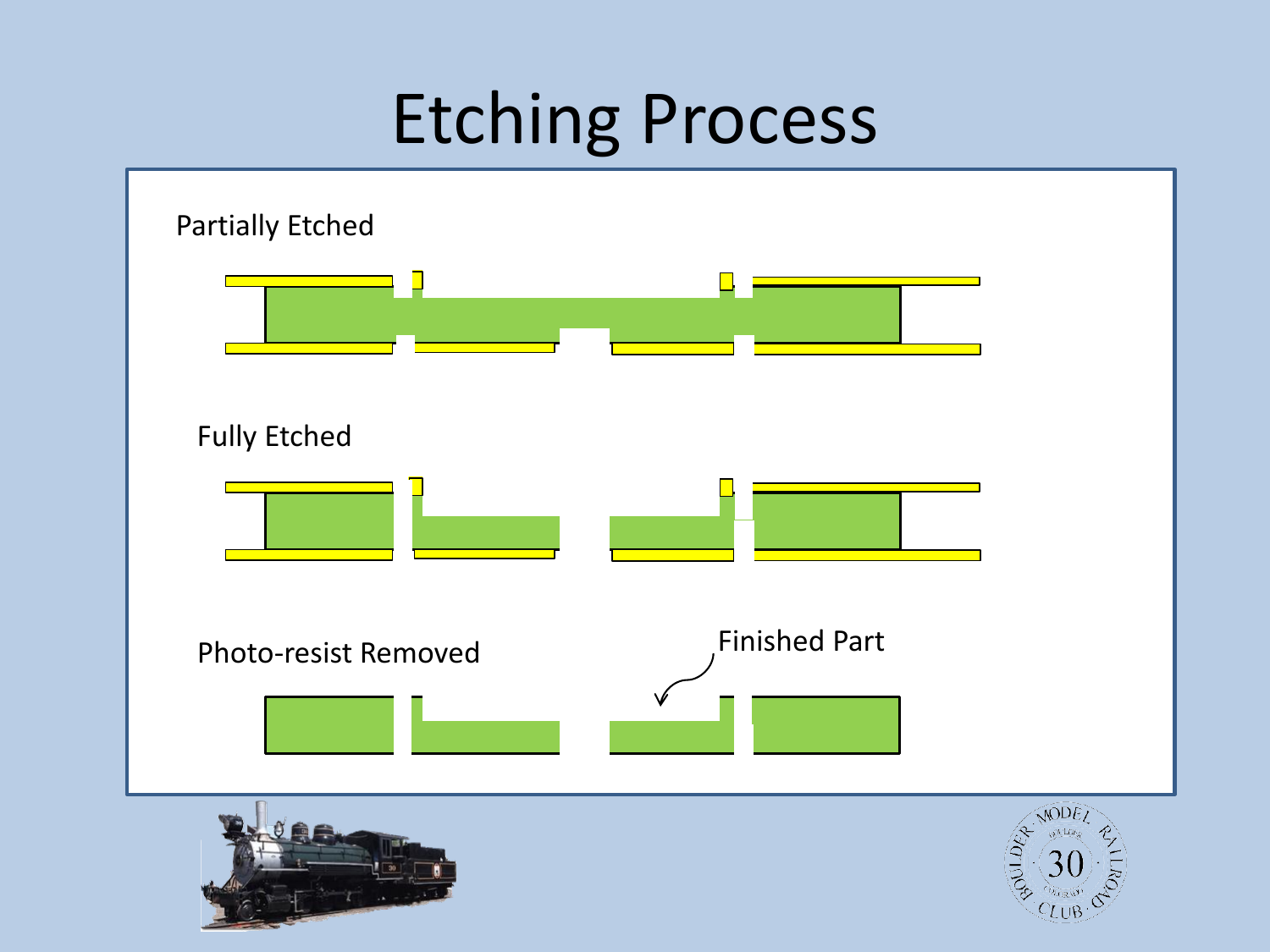## *Photo Etching Procedure*

#### **Materials/Equipment Needed**

Etching Acid Developing Solution Etching Tank Photoresist Sheet Inkjet Transparency Film Laminating Machine, or Capability Misc. Developing and Rinsing Containers

**Ventilated Work Area** (You are working with toxic materials!)

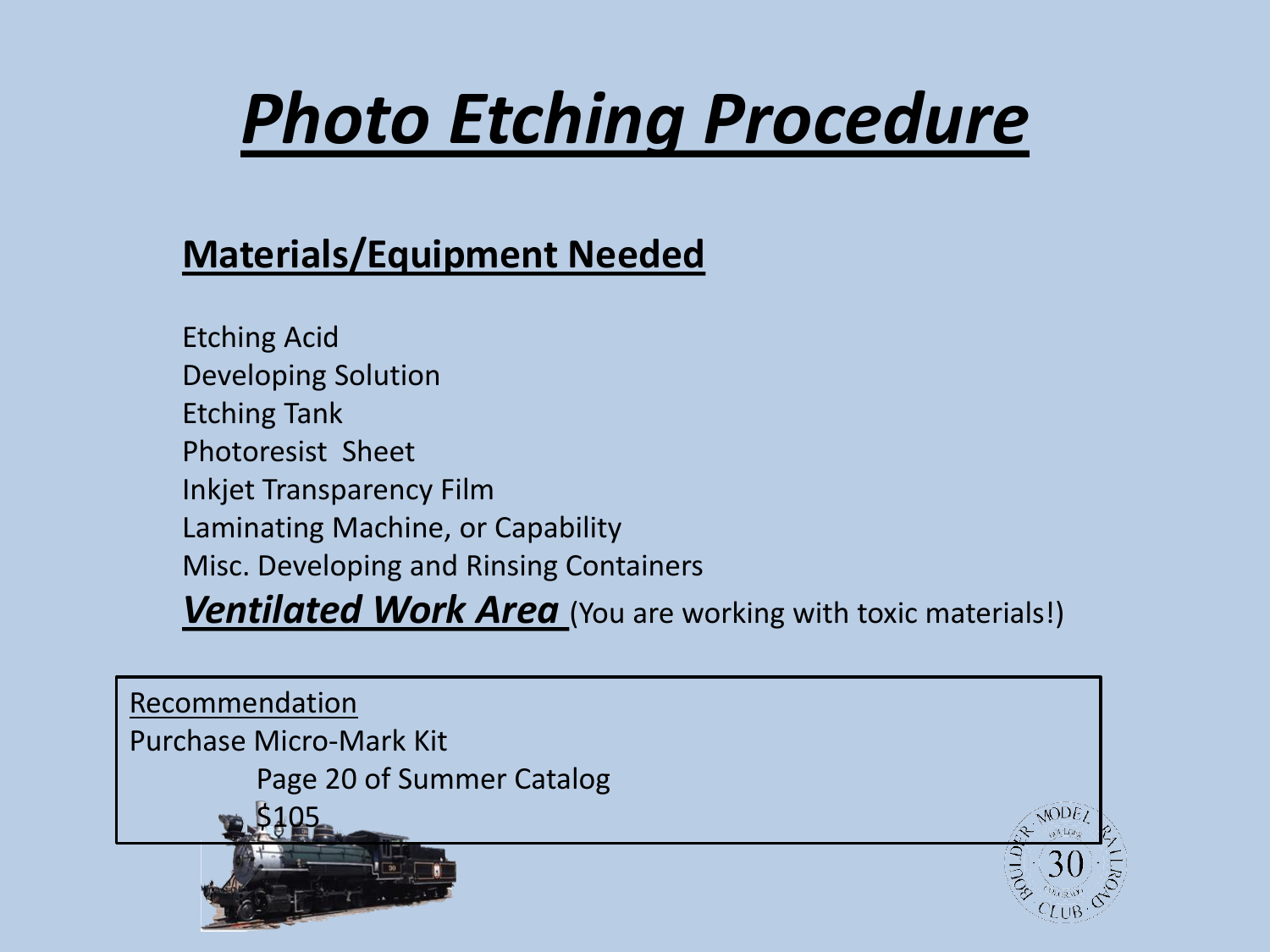# *Etchant Options*

#### **Ferric Chloride**

- Comes with Micro-Mark Kit
- Fast 10 to 15 minutes
- Messy Stains everything it touches.
- Hard to Find
- Opaque Can't see etching progress

#### **Home Made**

2 Parts Medical Grade Hydrogen Peroxide (3%)

- 1 Part Muriatic Acid (30%)
- Slower 30 to 45 minutes
- Cleaner But still an acid!
- Locally Available
- Transparent Can see progress



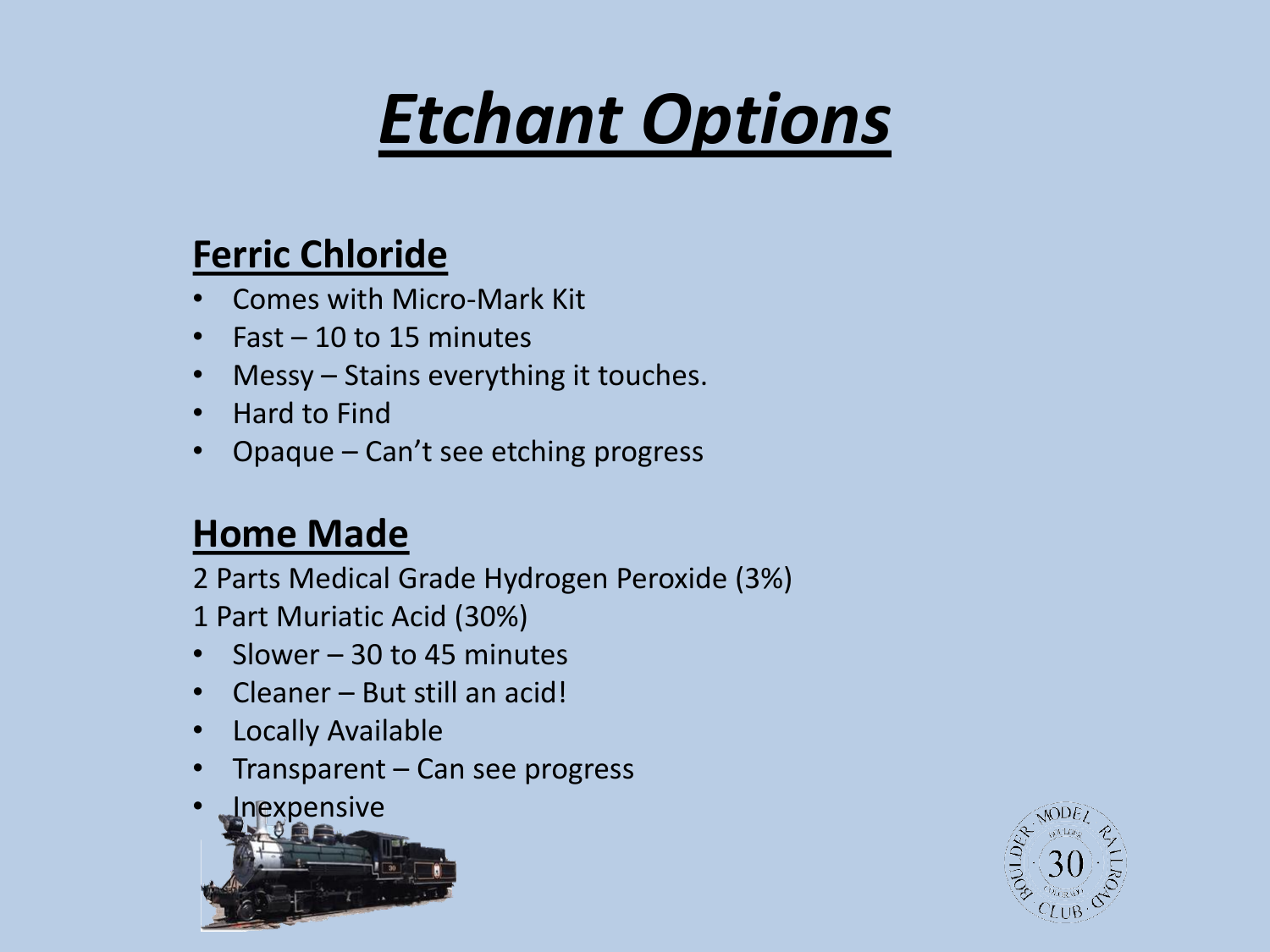## *Etching Techniques*

Use **NO** metal containers or tools! Use **ONLY** glass or plastic (test first) containers and tools.

#### **Micro-Mark Kit**

- Vertical Tank with Aquarium Bubbler and Ferric Chloride
- Trouble with non-uniform etching
- Have to remove part and rinse to see progress

#### **Kitchen Raid**

- Glass Cake Pan with home made etchant
- Periodically rock pan to clear bubbles
- Turn over every  $3 4$  minutes
- Can see progress without removing/rinsing